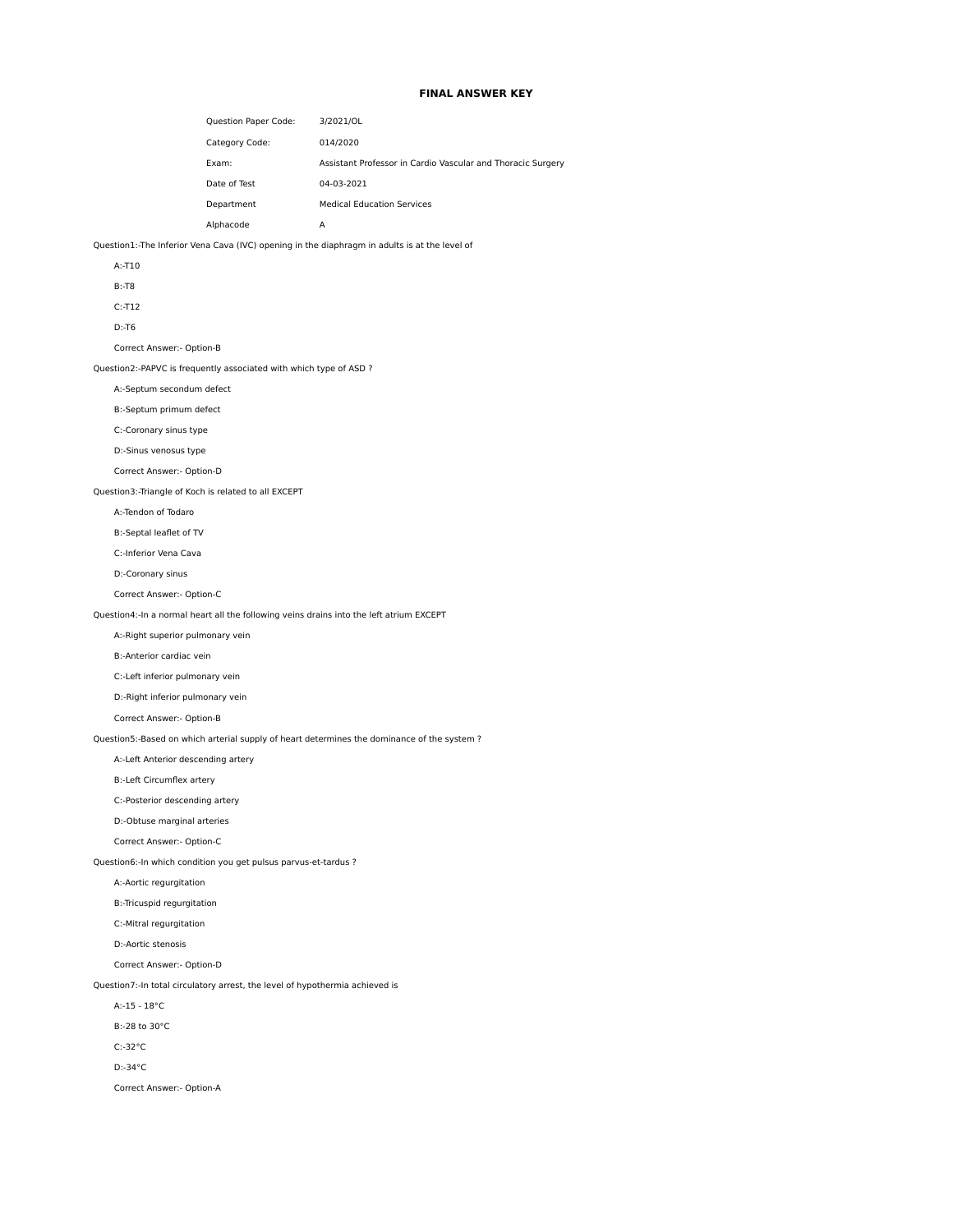Question8:-Following can be branches arising from Left Circumflex EXCEPT

A:-Obtuse marginal arteries

B:-SA nodal artery

C:-Posterior descending artery

D:-Acute marginal artery

Correct Answer:- Option-D

Question9:-Normal mixed venous saturation ranges from

A:-20 - 40%

B:-40 - 60%

C:-60 - 80%

D:-80 - 100%

Correct Answer:- Option-C

Question10:-Normal pulmonary artery wedge pressure ranges from

A:-2-5 mm of Hg

B:-6-12 mm of Hg

C:-13-16 mm of Hg

D:-18-24 mm of Hg

Correct Answer:- Option-B

Question11:-Normal Pulmonary vascular resistance ranges from

A:-55 - 100 dynes/sec/ $cm^5$ 

B:-100 - 155 dynes/sec/ $cm^5$ 

C:-155 - 255 dynes/sec/  $cm<sup>5</sup>$ 

D:-255 - 300 dynes/sec/  $cm<sup>5</sup>$ 

Correct Answer:- Option-C

Question12:-Normal Cardiac index ranges from

A:-6 - 8 L/min/ $m^2$ 

B:-4 - 6 L/min/  $m^2$ 

C:-1.5 - 2  $L/min/m^2$ 

D:-2.5 - 4 L/min/  $m^2$ 

Correct Answer:- Option-D

Question13:-Following are CT radiological features of traumatic aortic rupture in majority of cases EXCEPT

A:-Right hemothorax

B:-Aortic intimal flap

C:-Contrast extravasation

D:-Aortic pseudoaneurysm

Correct Answer:- Option-A

Question14:-About MUGA following statements are correct EXCEPT

A:-MUGA scans provide better assessment of left ventricular contractility than echocardiography

B:-Technetium-99 (99Tc) is used to acquire gamma images of patient's cardiac cycle.

C:-RWMA can be detected at rest and under stress

D:-Defects observed during stress are indicative of areas of ventricular scar

Correct Answer:- Option-D

Question15:-Structures commonly compressed in Thoracic outlet syndrome are all EXCEPT

A:-Subclavian artery

B:-Subclavian vein

C:-Phrenic nerve

D:-Brachial plexus

Correct Answer:- Option-C

Question16:-Indications for Emergency Room Thoracotomy are all EXCEPT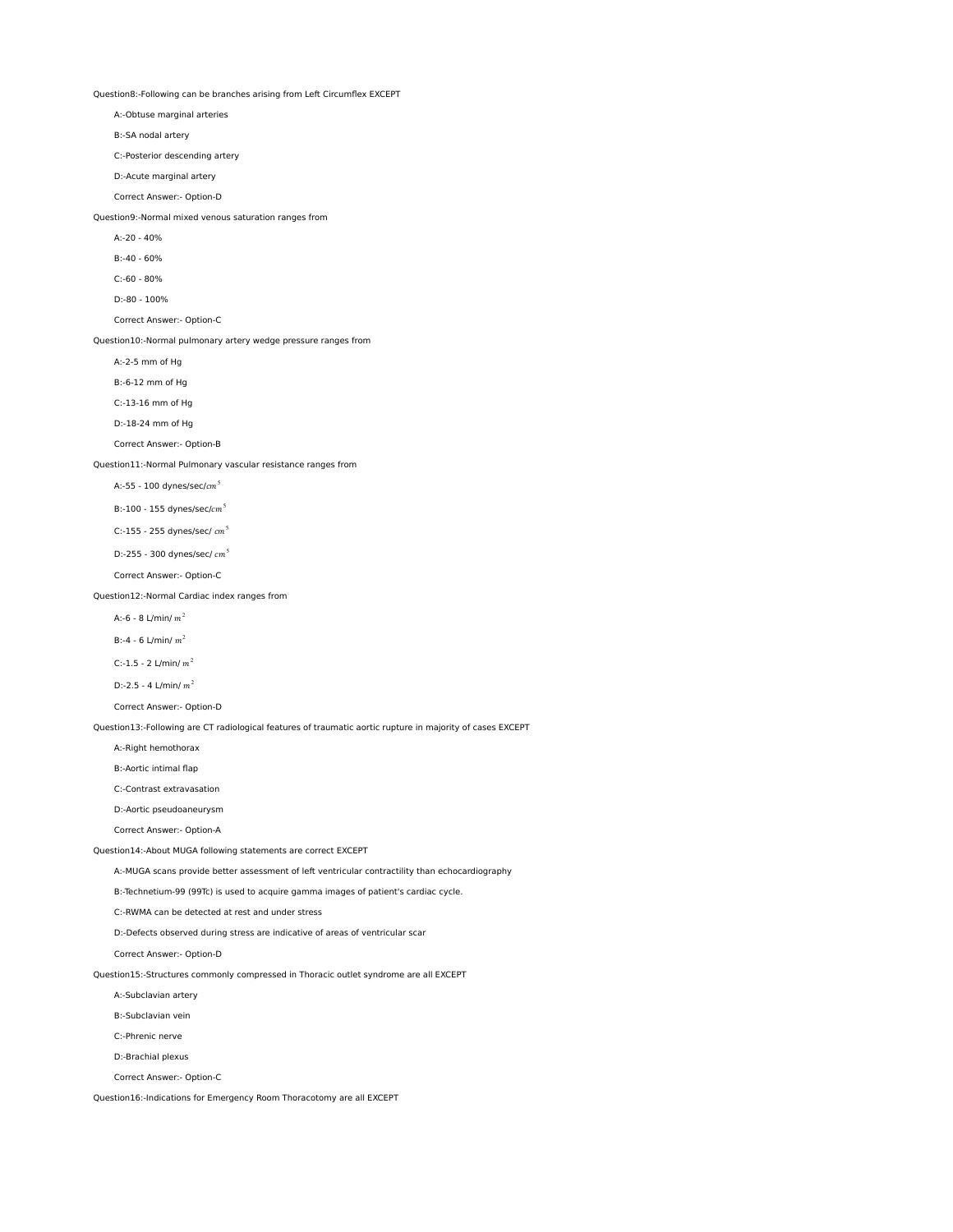A:-Unresponsive hypotension (SBP < 60 mm Hg)

B:-Blunt thoracic injuries with no previously witnessed cardiac activity

C:-Traumatic arrest with previously witnessed cardiac activity (pre-or-in-hospital) following penetrating thoracic injuries

D:-Persistent hypotension (SBP < 60 mm Hg) with diagnosed cardiac tamponade, air embolism

Correct Answer:- Option-B

Question17:-Trauma score in a case of blunt cardiac injury causing valvular insufficiency is

- A:-1
- B:-2
- C:-4
- D:-5

# Correct Answer:- Option-C

Question18:-Absolute contraindications of VATS in Thoracic Trauma includes all EXCEPT

A:-Treatment for ongoing thoracic hemorrhage

B:-Suspected cardiac injury

C:-Suspected great vessel injury

D:-Inability to tolerate single lung ventilation

Correct Answer:- Option-A

# Question19:-Benign lung tumor of epithelial origin is

A:-Hamartoma

B:-Fibroma

C:-Benign endobronchial fibrous histiocytoma

D:-Pleomorphic adenoma

Correct Answer:- Option-D

# Question20:-Alveolitic Interstial lung disease is seen in

A:-Wegeners granulomatosis

B:-Churg strauss syndrome

C:-Goodpastures syndrome

#### D:-Sarcoidosis

Correct Answer:- Option-C

Question21:-Selection criteria for lung volume reduction surgery include all EXCEPT

# A:-Bronchiectasis

B:-Cessation of tobacco use for more than 6 month

C:-Marked emphysema

D:-Marked airflow obstruction

# Correct Answer:- Option-A

Question22:-Indications of lung transplant include all EXCEPT

A:-COPD with cor pulmonale

B:-Severe PAH with MODS

C:-Cystic fibrosis

- D:-Idiopathic pulmonary fibrosis
- Correct Answer:- Option-B

Question23:-7<sup>th</sup> station of lymph node for staging non small cell Carcinoma of lung is

- A:-Subaortic node
- B:-Subcarinal node
- C:-Para aortic node

D:-Pulmonary ligament node

Correct Answer:- Option-B

Question24:-Which describes the thoraco abdominal aortic aneurysm repair ?

A:-DeBakey classification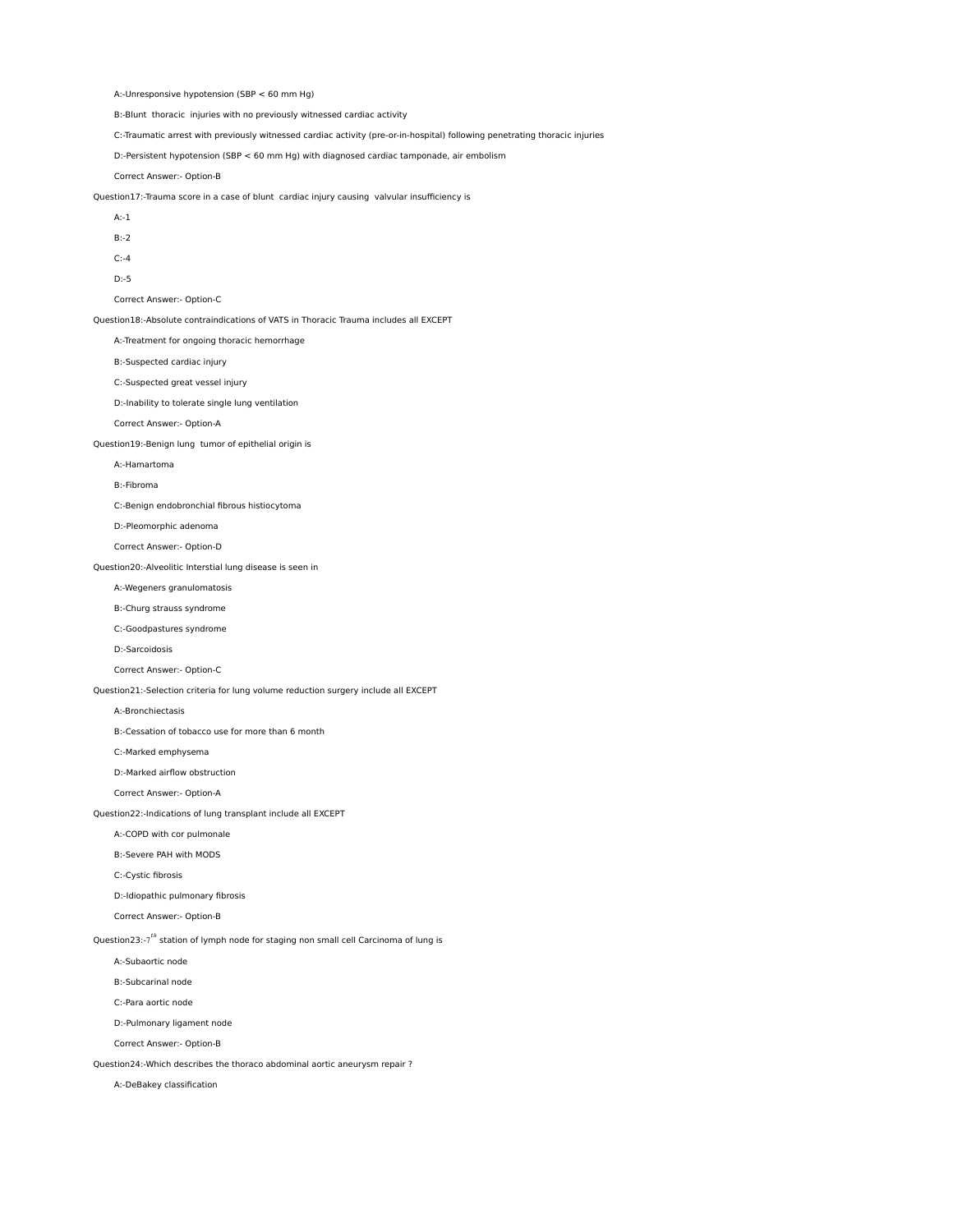B:-Stanford classification

C:-Rastelli classification

D:-Crawford classification

Correct Answer:- Option-D

#### Question25:-Adamkiewicz artery is

A:-Largest artery supplying esophagus

B:-First arterial branch arising from aorta

C:-Largest radicular artery supplying spinal cord

D:-Main arterial supply of diaphragm

Correct Answer:- Option-C

Question26:-Closed mitral commissurotomy is most commonly performed through

A:-Clamshell incision

B:-Left Anterolateral thoracotomy

C:-Left Posterolateral thoracotomy

D:-Median Sternotomy

Correct Answer:- Option-B

Question27:-Surgery involving replacement of aortic root with pulmonary autograft is

A:-DeBakey operation

B:-Bendall procedure

C:-Rastelli operation

D:-Ross procedure

Correct Answer:- Option-D

Question28:-Life long oral anticoagulants is advised to all except

A:-Mechanical prosthetic valve replacement

B:-AVR with OnX valve

C:-MVR with bioprosthetic valve

D:-DVT with recurrent thromboembolic episodes

Correct Answer:- Option-C

Question29:-The class I recommendations for aortic valve replacement in patients with AS are all EXCEPT

A:-Patients with moderate AS who are undergoing cardiac surgery for another indication

B:-Symptomatic patients with severe AS

C:-Patients with severe AS undergoing concomitant coronary artery bypass graft surgery, heat valve surgery or aortic surgery

D:-Patients with severe AS and left ventricular systolic dysfunction (ejection fraction < 50%)

Correct Answer:- Option-A

Question30:-Nicks Nunez is an aortic root enlargement technique which involves

A:-A vertical incision through the commissure between the left coronary and the noncoronary cusp and extending down in the interleaflet triangle

B:-A vertical incision through the middle of the noncoronary sinus extending through the annulus and into the anterior leaflet of the mitral valve

C:-A vertical aortotomy is extended into the right coronary sinus left of the right coronary artery, through the aortic annulus near the commissure between the right and left<br>Coronary cusps and into the interventricular se

D:-Anterior root enlargement technique

Correct Answer:- Option-A

Question31:-Wilkins score is to assess disease of

A:-Aortic valve

B:-Mitral valve

C:-Pulmonary valve

D:-Tricuspid valve

Correct Answer:- Option-B

Question32:-In Carpentier's functional classification of Mitral regurgitation, Type II will have the following pathophysiological changes

A:-Restricted leaflet motion (systole only), Papillary muscle displacement, Ischemic cardiomyopathy

B:-Restricted leaflet motion (systole and diastole), Leaflet thickening or retraction, Rheumatic disease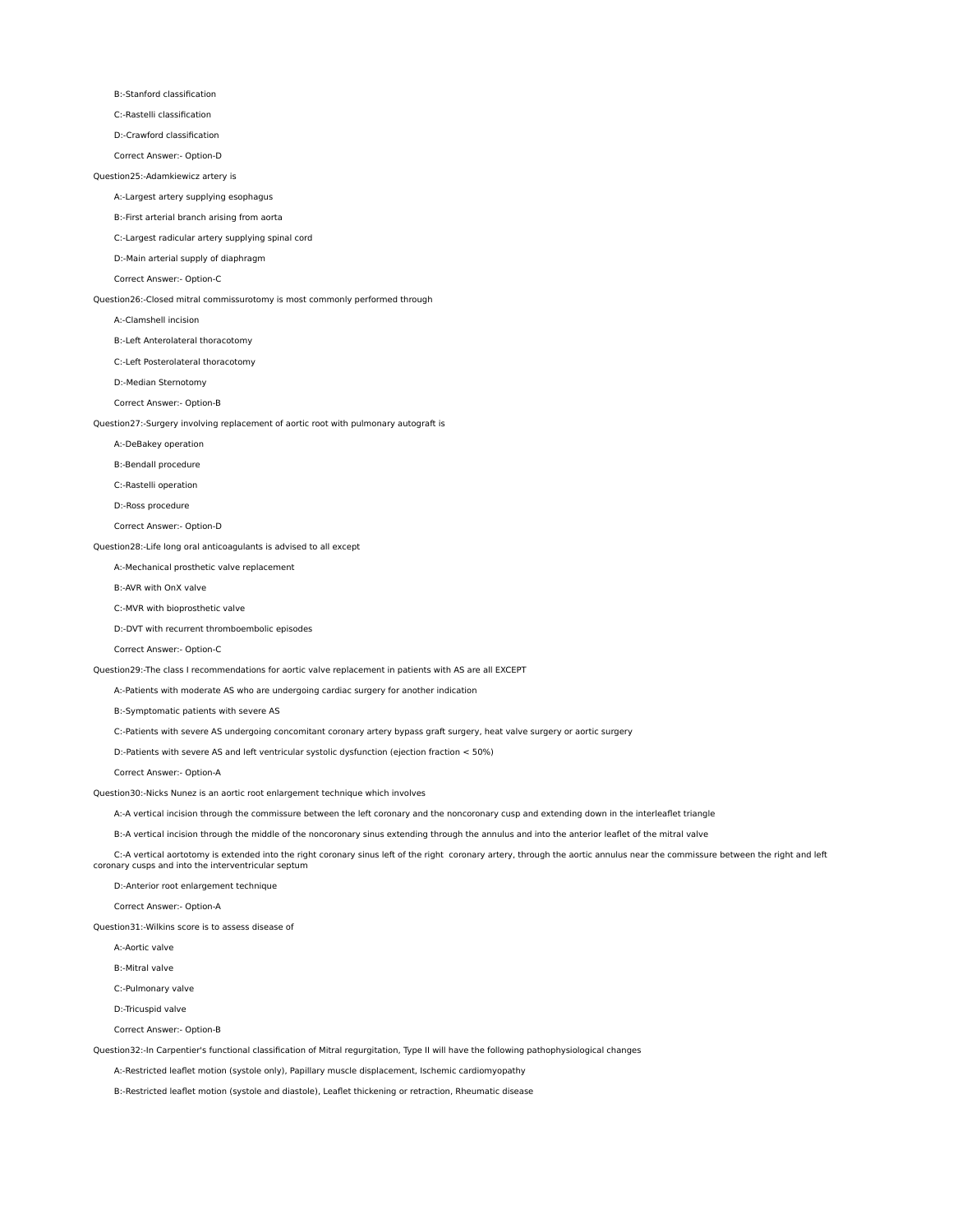C:-Normal leaflet motion, Annular dilation, ischemic cardiomyopathy

D:-Increased leaflet motion above annular plane (leaflet prolapse), Chordal elongation or rupture, Degenerative diseases/Infective endocarditis

Correct Answer:- Option-D

# Question33:-Closed mitral valvotomy can be done in all the following condition EXCEPT

A:-Presence of commissural calcification

B:-Pliable valve cusps

C:-Absence of LA clot

D:-Minimal or no subvalvular fusion

Correct Answer:- Option-A

#### Question34:-Following are not Selection Criteria for Lung Metastasectomy EXCEPT

# A:-Presence of extrathoracic metastases

B:-Can perform a complete resection of the metastases

C:-Significant comorbidity that would preclude surgery

D:-Alternative therapy that is superior to surgery available

Correct Answer:- Option-B

Question35:-Hernia associated with defected development of pleuroperitoneal membrane is

A:-Bochdalek hernia

B:-Hiatus hernia

C:-Morgagni hernia

D:-Pericardial hernia

# Correct Answer:- Option-A

Question36:-Most common type of Esophageal Atresia (EA) is

A:-EA with distal Tracheo Esophageal Fistula (TEF)

B:-H type TEF

C:-EA with proximal TEF

D:-EA with double TEF

Correct Answer:- Option-A

# Question37:-Benign esophageal tumor arising from submucosa is

A:-Squamous papilloma

B:-Retention cyst

C:-Fibroma

D:-Leiomyoma

Correct Answer:- Option-C

# Question38:-Following are techniques of esophagectomy EXCEPT

A:-Nissens procedure

B:-Ivor Lewis procedure

C:-Mckeown's procedure

D:-Oringer's procedure

Correct Answer:- Option-A

Question39:-Most common systemic disease associated with thymoma is

# A:-Hypogammaglobulinemia

B:-Myesthenia Gravis

C:-SLE

D:-Sjogren's syndrome

Correct Answer:- Option-B

Question40:-Posterior mediastinal neurogenic tumor arising from sympathetic ganglia is

A:-Neuroblastoma

B:-Neurofibroma

C:-Neurosarcoma

D:-Paraganglioma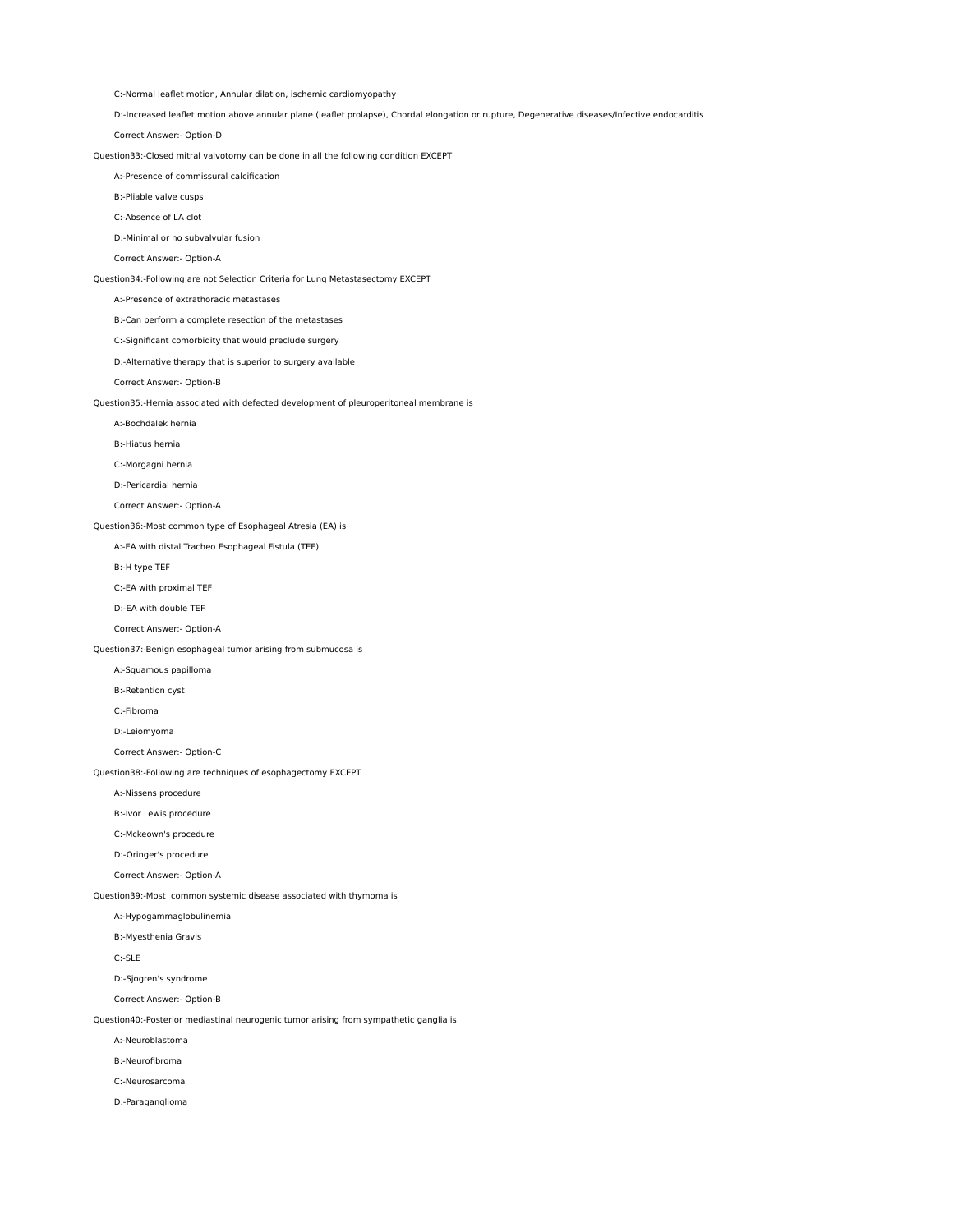Correct Answer:- Option-A

Question41:-End Diastolic Pressure Volume Relationship (EDPVR) is affected by all EXCEPT

A:-Myocardial passive stiffness

B:-Myocyte relaxation

C:-Atrial suction

D:-Pericardium

Correct Answer:- Option-C

Question42:-Benefits of CABG compared to PTCA are all EXCEPT

A:-Quicker recovery from initial procedure

B:-Fewer subsequent procedures and hospitalizations

C:-More complete initial revascularization

D:-Established benefit in left main coronary disease

Correct Answer:- Option-A

Question43:-Cangrelor is

A:-Cox 1 inhibitor

B:-P2Y12 inhibitor

C:-Cox 2 inhibitor

D:-Protease activated receptor 1 inhibitor

Correct Answer:- Option-B

Question44:-Abciximab is

A:-Glycoprotein inhibitor

B:-Cox 2 inhibitor

C:-P2Y12 inhibitor

D:-Protease activated receptor 1 inhibitor

Correct Answer:- Option-A

Question45:-Which drug causes no change in low doses in Systemic Vascular Resistance (SVR) and Pulmonary Artery Wedge Pressure (PAWR) but increases both in higher doses ?

A:-Adrenaline

B:-Dopamine

C:-Noradreanaline

D:-Milrinone

Correct Answer:- Option-B

Question46:-Following are valve sparing ascending aortic or aortic root repair procedures EXCEPT

A:-Supra Coronary Ascending Aortic Replacement

B:-David's procedure

C:-Yacoub's procedure

D:-Bendall's procedure

Correct Answer:- Option-D

Question47:-Major criteria of Cardiovascular system seen in Marfan Syndrome is

A:-Mitral Valve Prolapse

B:-Dilatation of Pulmonary Artery

C:-Aortic Root Dilatation

D:-Dilatation or Dissection of Descending Aorta

Correct Answer:- Option-C

Question48:-Following Thoracic Endovascular Aortic Repair (TEVAR), Type IV endoleak is due to

A:-Graft wall porosity

B:-Attachment site leak

C:-Branch leak

D:-Graft defect

Correct Answer:- Option-A

Question49:-Clinical grading system for Peripheral Occlusive Vascular Disease (POVD) is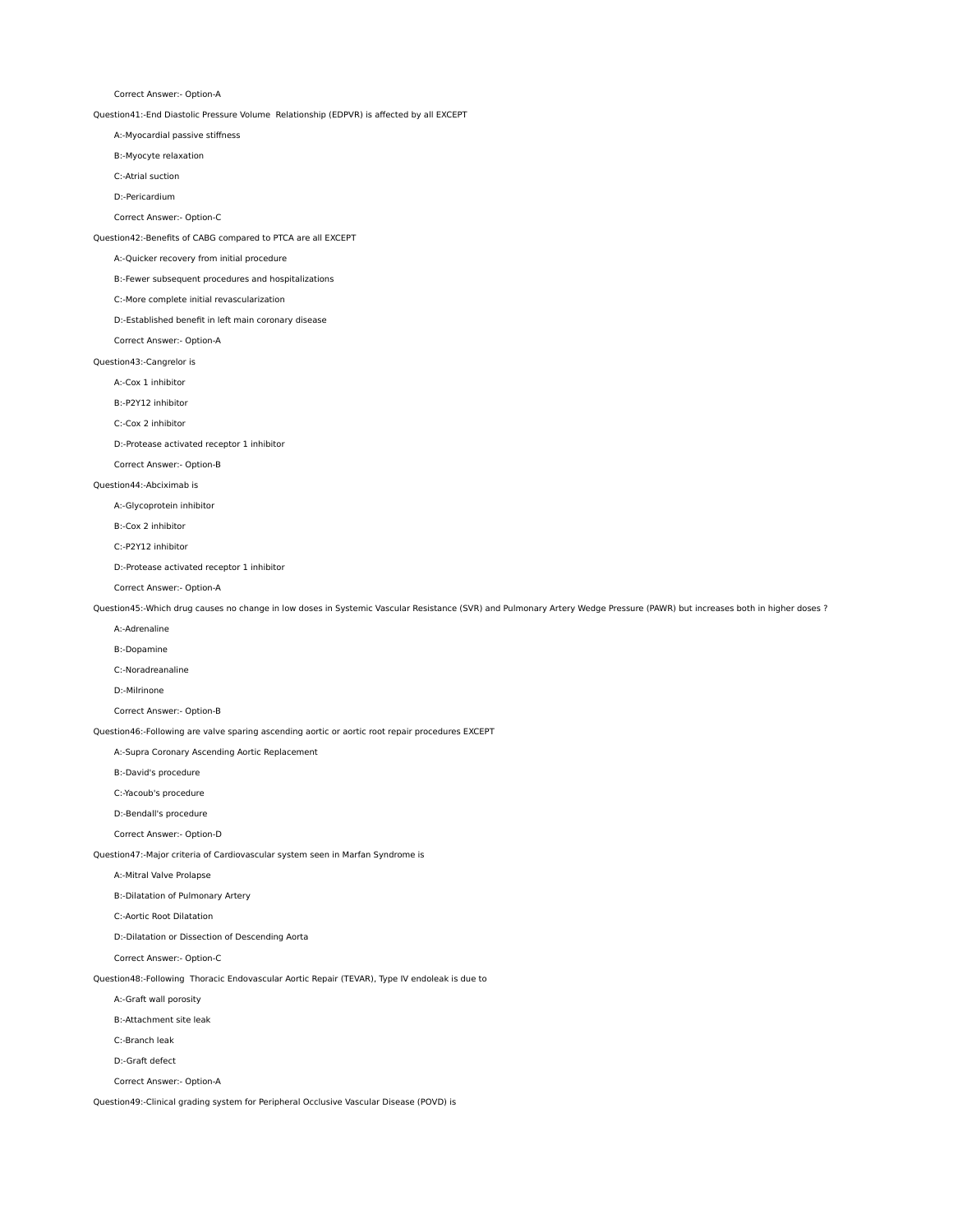#### A:-POCAS scale

B:-Rutherford scale

# C:-Wilkins score

D:-Euro score

## Correct Answer:- Option-B

Question50:-All are sutureless valves EXCEPT

#### A:-Perimount valve

B:-3f Enable valve

C:-Perceval S valve

# D:-Intuity valve

# Correct Answer:- Option-A

## Question51:-Stentless valve is

A:-Epic valve

B:-Perceval S valve

# C:-Trifecta valve

D:-Prima plus valve

# Correct Answer:- Option-D

# Question52:-De Vega annuloplasty is done for the repair of

A:-Aortic valve

B:-Mitral valve

# C:-Tricuspid valve

D:-Pulmonary valve

# Correct Answer:- Option-C

# Question53:-Modified Duke criteria is for the diagnosis of

A:-Rheumatic heart disease

# B:-Infective endocarditis

C:-Degenerative valvular heart disease

D:-Valvular insufficiency

# Correct Answer:- Option-B

# Question54:-Implantable Cardioverter Defibrillator (ICD) therapy is contraindicated in all EXCEPT

A:-Patient with LVEF < 35% due to prior MI, more than 40 days post MI, NYHA - class II

#### B:-Acute MI with severe electrolyte imbalance

C:-Patient with terminal illness and life expectancy less than 12 months

# D:-Patient with severe psychiatric disorder

Correct Answer:- Option-A

# Question55:-Contour 3D ring is used for the repair of

A:-Aortic regurgitation

# B:-Mitral regurgitation

C:-Tricuspid regurgitation

# D:-Pulmonary regurgiation

Correct Answer:- Option-C

#### Question56:-SYNTAX study compares

A:-Mechanical valve Vs Bioprosthetic valve

#### B:-Total arterial revascularization Vs Arterio venous revascualarization

C:-OPCAB Vs on pump CABG

#### D:-CABG VS PCI

Correct Answer:- Option-D

# Question57:-Following Mechanical circulatory support device can be placed percutaneously EXCEPT

A:-IABP

# B:-ECMO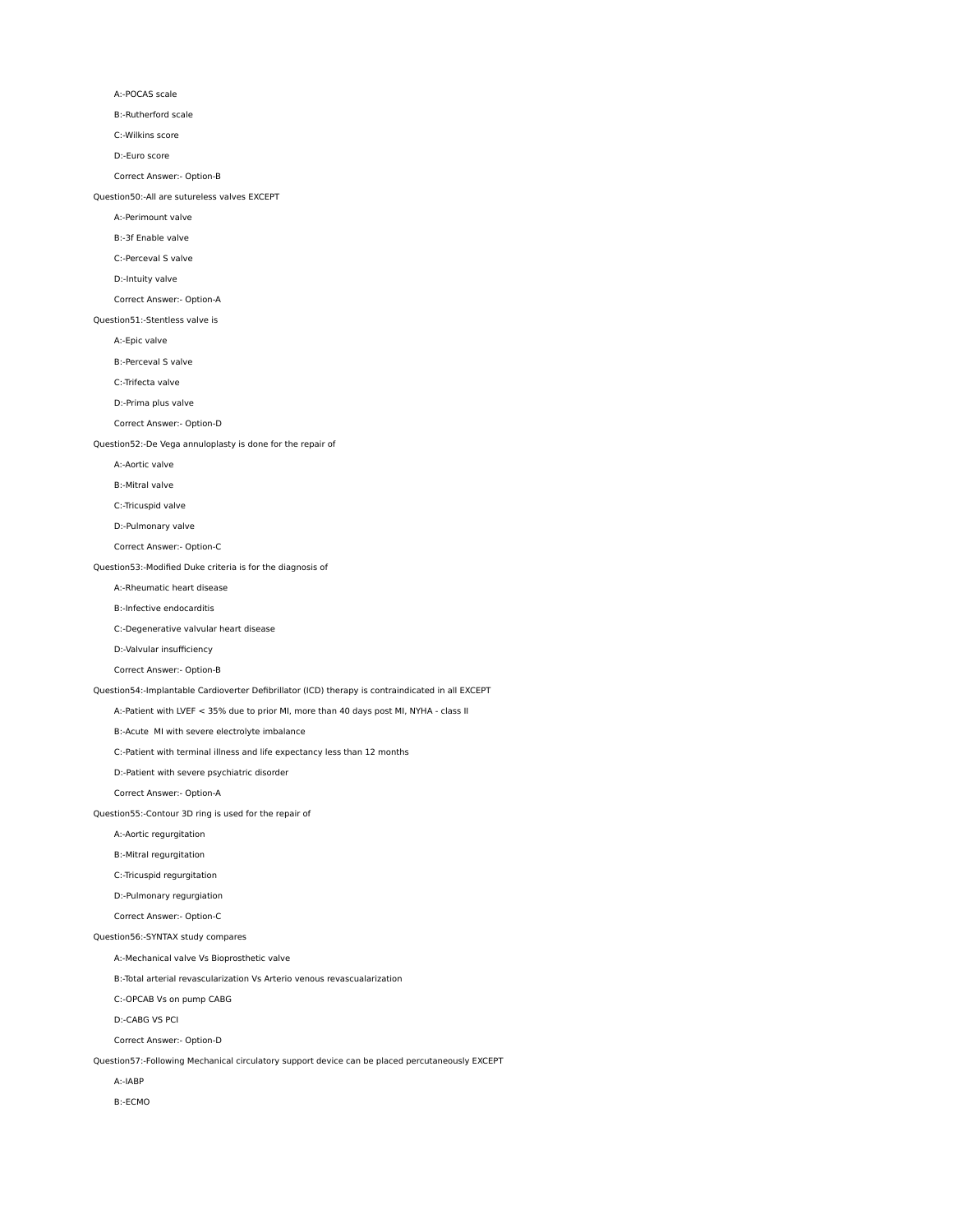#### C:-LVAD

D:-Impella

Correct Answer:- Option-C

#### Question58:-About SynCardia following statement is/are correct. Choose the correct option (i) Right ventricular assist device

(ii) Left ventricular assist device (iii) Biventricular assist device

A:-Only (ii) is correct

# B:-Only (i) is correct

C:-Only (iii) is correct

D:-None is corrrect

#### Correct Answer:- Option-C

#### Question59:-Most common cause of heart failure requiring heart transplantion is

A:-Congenital heart disease

## B:-Cardiomyopathy

C:-Coronary artery disease

#### D:-Valvular heart disease

Correct Answer:- Option-B

Question60:-Surgically placed mechanical circulatory support devices are the following EXCEPT

#### A:-Abiomed BVS 5000

B:-Tandem heart

# C:-CentriMag

D:-Thoratec heartmate XVE

# Correct Answer:- Option-B

# Question61:-Most common malignant sarcoma of heart is

A:-Angiosarcoma

#### B:-Rhabdomyosarcoma

C:-Malignant mesothelioma

#### D:-Fibrosarcoma

Correct Answer:- Option-A

### Question62:-Development of heart completes by

A:-7 weeks

### B:-10 weeks

C:-12 weeks

#### D:-15 weeks

Correct Answer:- Option-B

# Question63:-For survival after birth, patency of ductus arteriosus dependent congenital heart diseases are all EXCEPT

A:-Pulmonary atresia

## B:-PAPVC

C:-Hypoplastic left heart syndrome

#### D:-TGA

Correct Answer:- Option-B

## Question64:-Long term mechanical circulatory support device are all EXCEPT

A:-Thoratec intracorporeal VAD

# B:-Jarwick 2000

C:-Micromed DeBakey

### D:-Impella

Correct Answer:- Option-D

# Question65:-Post tricuspid acyanotic congenital heart disease is

A:-Patent ductus arteriosus

# B:-Ostium primum ASD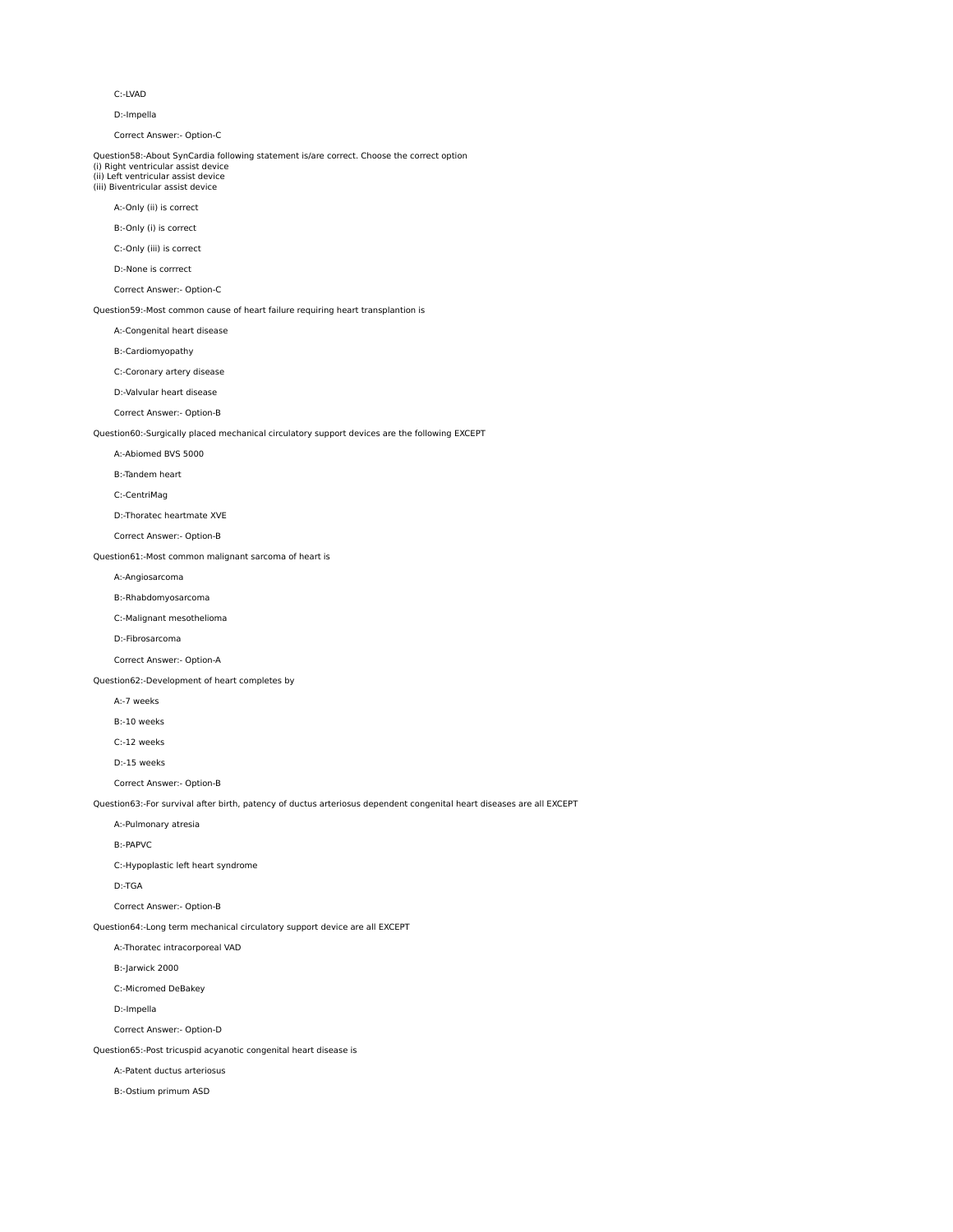C:-Ostium secondum ASD

D:-PAPVC

Correct Answer:- Option-A

Question66:-3 $^{rd}$  generation mechanical circulatory support devices are all EXCEPT

A:-Heartmate II

B:-Heartware HVAD

C:-Dura heart

D:-Synergy

Correct Answer:- Option-A

Question67:-Grade 4 murmur is

A:-Extremely loud and can be heart even if only edge of stethoscope is in contact with skin

B:-Moderately loud with no thrill

C:-Faint but can be heard easily

D:-Loud with palpable thrill

Correct Answer:- Option-D

Question68:-Cyanotic congenital heart disease with low pulmonary blood flow and no PAH is

A:-Hypoplastic left heart syndrome

B:-TAPVC

C:-Truncus arteriosus

D:-Ebstein anomaly

Correct Answer:- Option-D

Question69:-Rib notching in chest X-ray is seen in

A:-ASD

B:-CoA

C:-TOF

D:-TGA

Correct Answer:- Option-B

Question70:-Left superior vena cava is due to persistence of

A:-Right posterior cardinal vein

B:-Left anterior cardinal vein

C:-Left common cardinal vein

D:-Left posterior cardinal vein

Correct Answer:- Option-B

Question71:-Seen in Scimitar syndrome is

A:-Hypoplastic right inferior PV and right lung

B:-Hypoplastic left superior pulmonary vein and left lung

C:-Hypoplastic right pulmonary artery and right lung

D:-Hypoplastic left pulmonary artery and left lung

Correct Answer:- Option-C

Question72:-Type 2 TAPVC is

A:-Cardiac type

B:-Supracardiac type

C:-Infracardiac type

D:-Mixed type

Correct Answer:- Option-A

Question73:-ASD due to endocardial cushion defect is

A:-Ostium primum ASD

B:-Ostium secondum ASD

C:-Sinus venosus ASD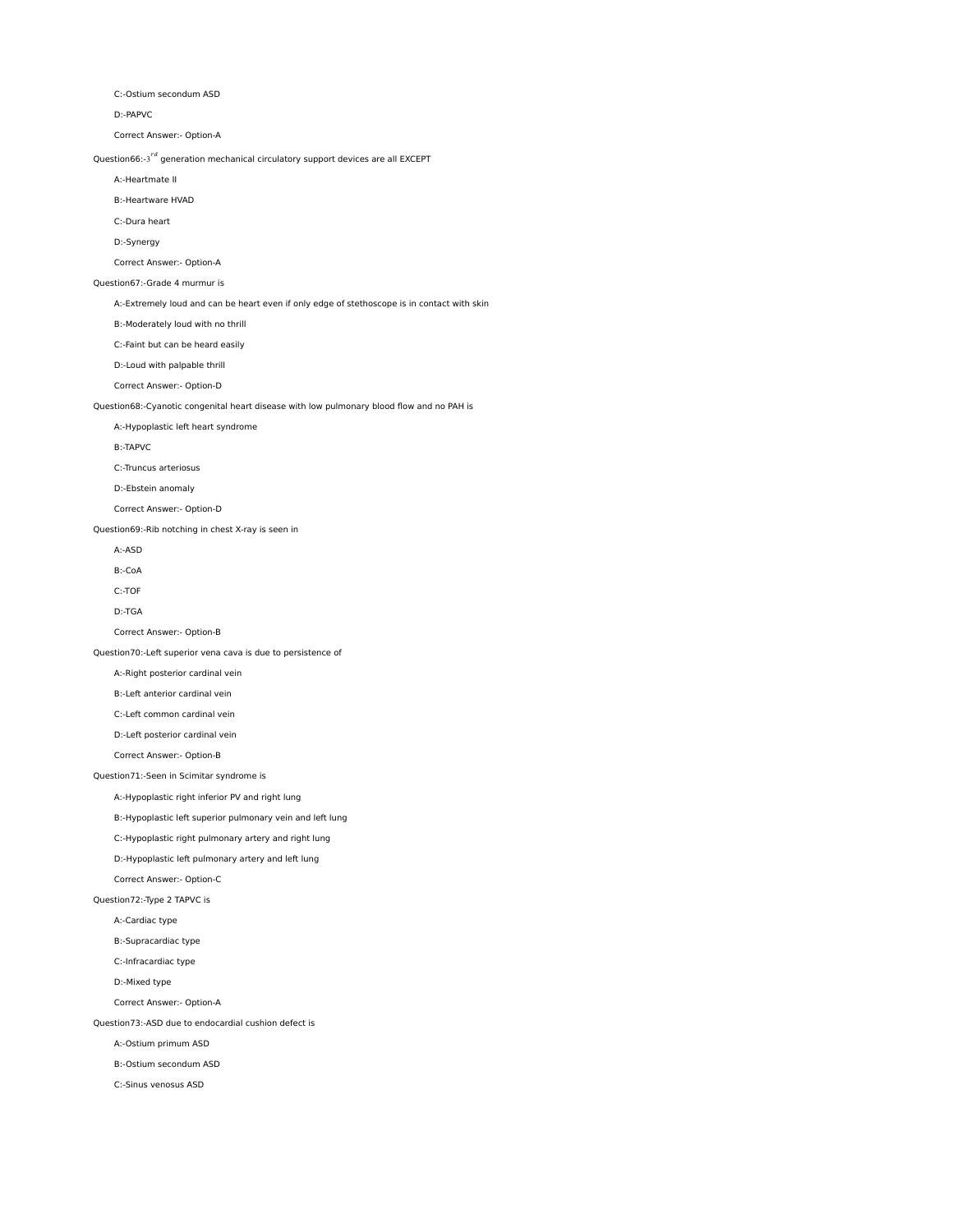D:-Coronary sinus type ASD

Correct Answer:- Option-A

Question74:-Children with which chromosomal abnormality will have most congenital cardiovascular malformation ?

A:-Trisomy 13

B:-Trisomy 18

C:-Trisomy 21

D:-DiGeorge syndrome

Correct Answer:- Option-C

Question75:-According to Kirklins classification Type I Ventricular Septal Defect is

#### A:-Muscular VSD

B:-Perimembaranous VSD

C:-Inlet or AV canal VSD

D:-Supracristal infundibular VSD

Correct Answer:- Option-D

Question76:-Gerbode defect is

A:-Interatrial defect

B:-Interventricular defect

C:-Defect between LV and RA

D:-Defect between RV and LA

Correct Answer:- Option-C

Question77:-Regarding indications for surgical closure of VSD, which statement is correct

i. Refractory heart failure ii. Development of AR iii. Asymptomatic older children with Qp/Qs greater than 2 : 1

A:-Only i and ii is correct

B:-Only ii and iii is correct

C:-Only i and iii is correct

D:-All i, ii, iii is correct

Correct Answer:- Option-D

Question78:-Rastelli classification is for

A:-Complete AV canal defect

B:-Transposition of great arteries

C:-TAPVC

D:-Hypoplastic left heart syndrome

Correct Answer:- Option-A

Question79:-Gibson murmur is seen in

A:-Congenital aortic stenosis

B:-PDA

C:-VSD

D:-Ebstein anomaly

Correct Answer:- Option-B

Question80:-Cap of Zinn in Chest X-ray is seen in

A:-PDA

B:-TGA

C:-TAPVC

D:-VSD

Correct Answer:- Option-A

Question81:-Regarding aortopulmonary window, most common type is due to

A:-Proximal defect

B:-Distal defect

C:-Confluent defect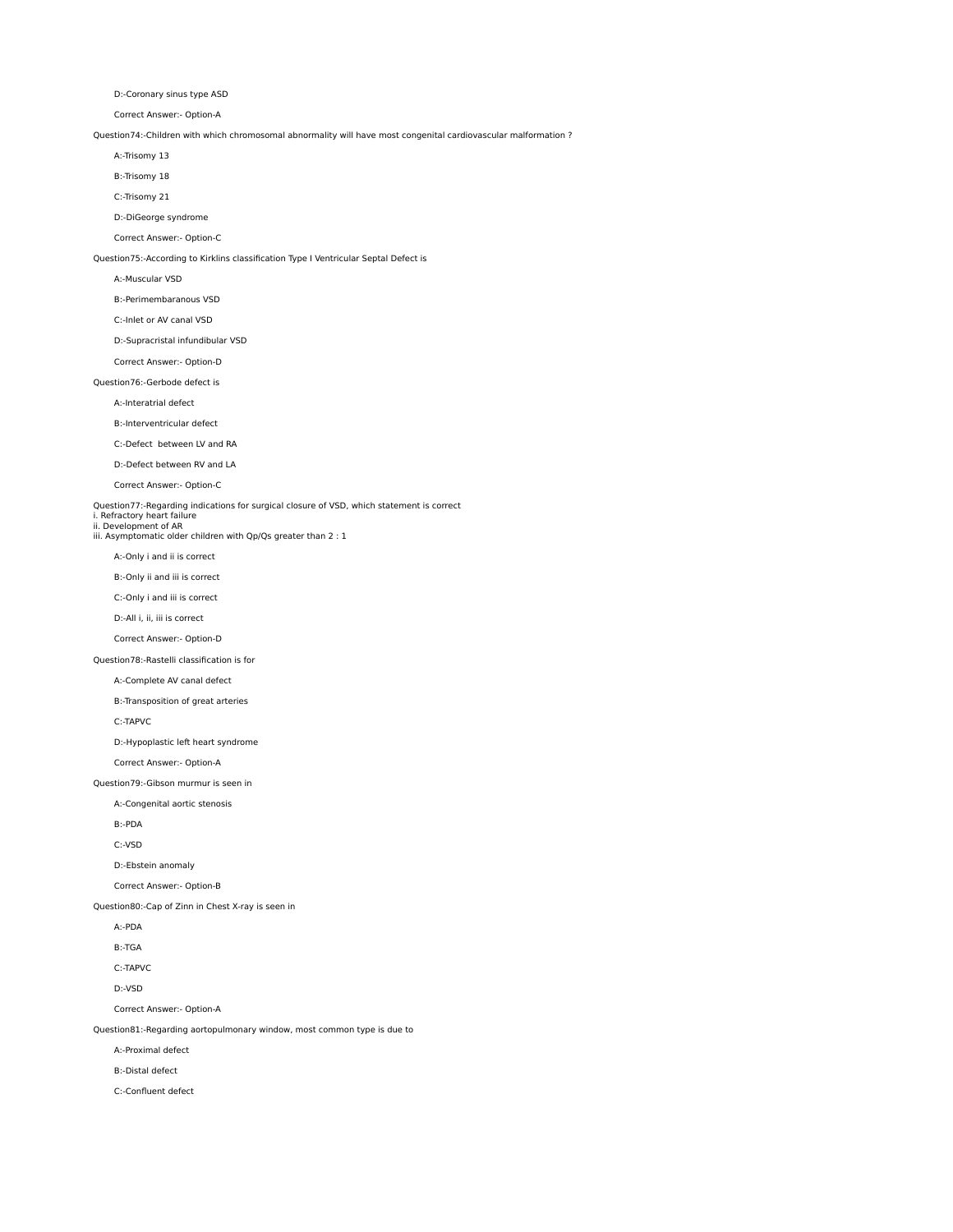D:-Intermediate type defect

Correct Answer:- Option-A

Question82:-The type of Aneurysm of Sinus of Valsalva, which is most commonly associated with VSD is ?

A:-Type IV

B:-Type III

C:-Type II

D:-Type I

Correct Answer:- Option-C

Question83:-RVOT obstruction can be due to all the following EXCEPT

A:-Pulmonary valve stenosis

B:-Infundibular stenosis

C:-Double chambered right ventricle

D:-Tricuspid atresia

Correct Answer:- Option-D

Question84:-Type A interrupted aortic arch is

A:-Between left common carotid artery and left subclavian artery

B:-Distal to left subclavian artery

C:-Between innominate artery and left common carotid artery

D:-Proximal to innominate artery

Correct Answer:- Option-B

Question85:-Cyanotic spell in Tetrology of Fallot (TOF) is due to atrial tachycardia was proposed by

A:-Wood's theory

B:-Kothari's thoery

C:-Morgan's theory

D:-Young's theory

Correct Answer:- Option-D

Question86:-Type IV Aneurysm of Sinus of Valsalva ruptures into

A:-Pulmonary Artery

B:-Right Ventricle

C:-Right Atrium

D:-Both RA and RV

Correct Answer:- Option-C

Question87:-Sub valvular LVOT obstruction is due to

A:-Dysplastic aortic valve

B:-Hypertrophic obstructive cardiomyopathy

C:-Interrupted aortic arch

D:-Coarctation of aorta

Correct Answer:- Option-B

Question88:-Following indices are considered for prediction of success of Intra Cardiac Repair in TOF EXCEPT

A:-Goldman risk index

B:-Nakata index

C:-McGoon index

D:-Z score

Correct Answer:- Option-A

Question89:-Advantage of Balloon pulmonary valvotomy are all EXCEPT

A:-Substantial increase in  $O<sub>2</sub>$  saturation

B:-Helps in growth of pulmonary valve annulus and pulmonary artery

C:-The need of transannular patch is reduced by 80%

D:-In TOF it acts as a safe bridge to surgery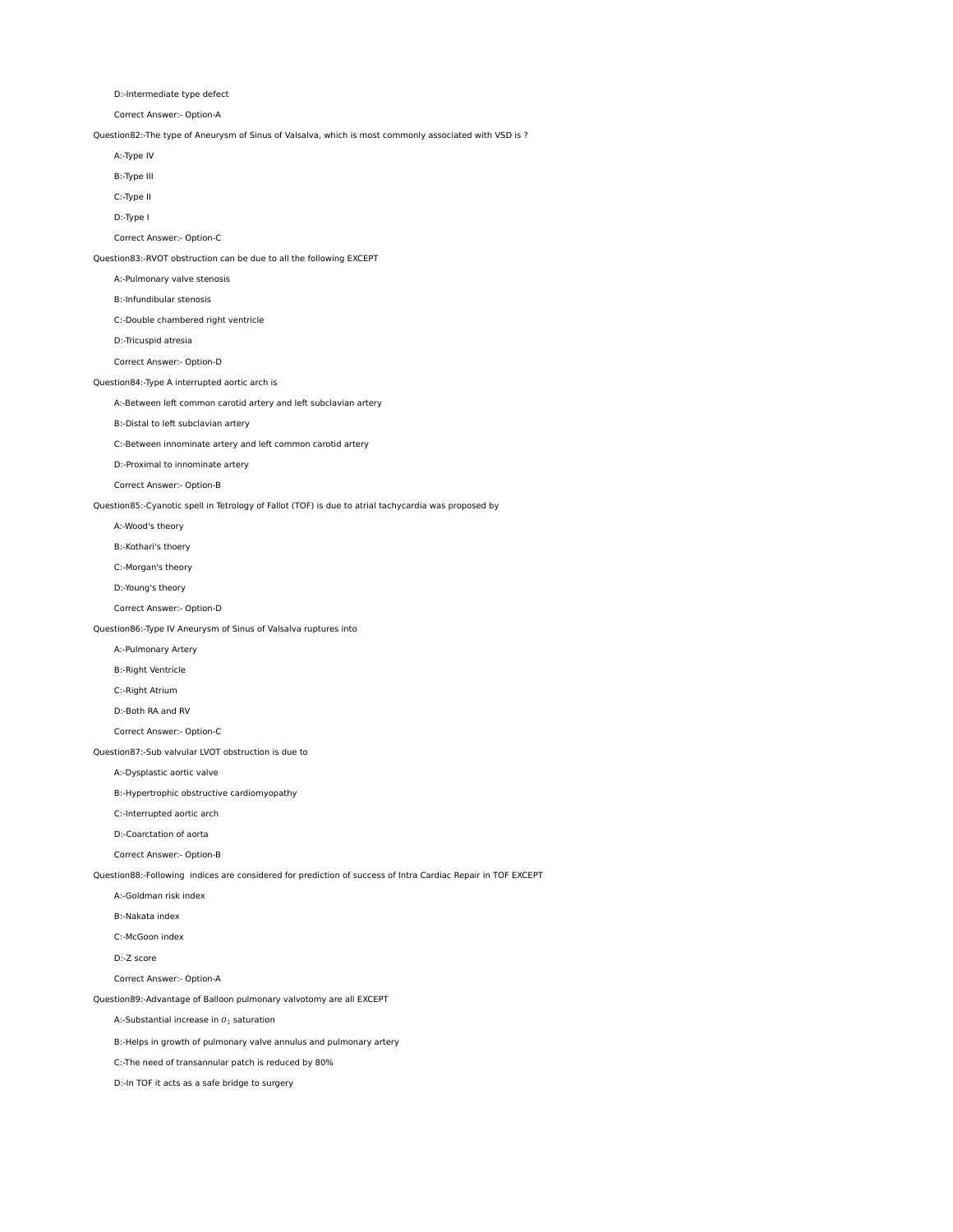Correct Answer:- Option-C

Question90:-Palliative procedure augmenting pulmonary blood flow in TOF are all EXCEPT

A:-Modified Blalock Taussig shunt

B:-Intracardiac repair

C:-Waterston shunt

D:-Balloon pulmonary valvotomy

Correct Answer:- Option-B

Question91:-Taussig Bing anomaly is

A:-DORV with sub aortic VSD

B:-DORV with sub pulmonary VSD

C:-DORV with non committed VSD

D:-DORV with doubly committed VSD

Correct Answer:- Option-B

Question92:-Arterial switch operation for dTGA is

A:-Jatene operation

B:-Senning operation

C:-Mustard operation

D:-Rastelli operation

Correct Answer:- Option-A

Question93:-Indication for IABP insertion includes all the following EXCEPT

A:-Cardiogenic shock

B:-Severe aortic regurgitation

C:-Perioperative refractory ischaemia

D:-Post operative poor cardiac output refractory to ionotropic support

Correct Answer:- Option-B

Question94:-Norwood procedure is done for

A:-Tricuspid atresia

B:-dTGA

C:-Hypoplastic left heart syndrome

D:-DORV

Correct Answer:- Option-C

Question95:-Closed mitral valvotomy is done using

A:-Codmann's ventricular dilator

B:-Modified Hegar's dilator

C:-Pratt's dilator

D:-Tubb's dilator

Correct Answer:- Option-D

Question96:-Conduits most commonly used for CABG are all EXCEPT

A:-Left internal mammary artery

B:-Intercostal vein

C:-Long saphenous vein

D:-Radial artery

Correct Answer:- Option-B

Question97:-Type I Cor triatriatum is

A:-Accessory atrial chamber receives part of PV and connected to LA

B:-Accessory atrial chamber receives all PV and does not communicate with LA

C:-Accessory atrial chamber receives all PV and communicates with LA

D:-Accessory atrial chamber receives part of PV and connected to RA

Correct Answer:- Option-C

Question98:-Hammock valve causes